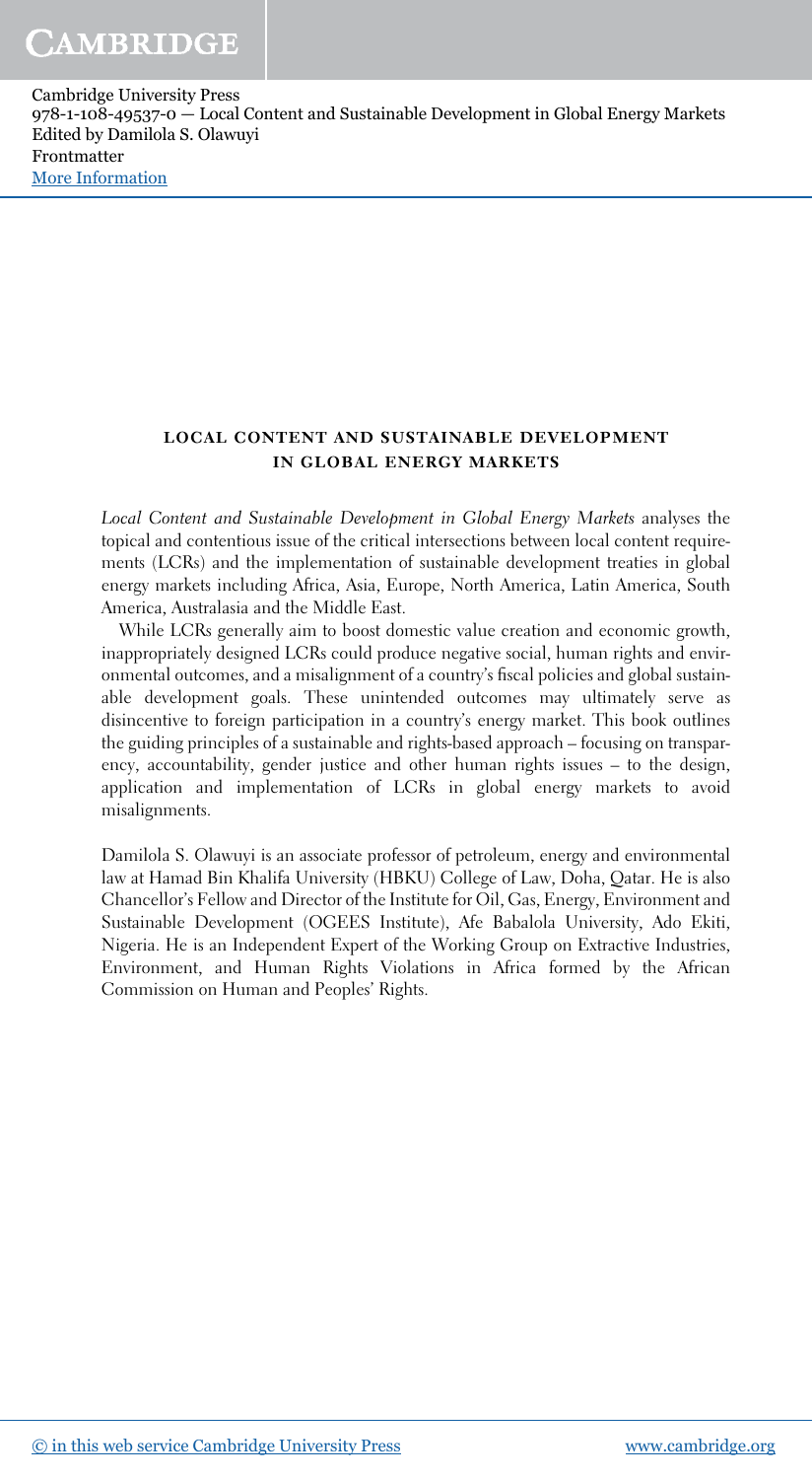"A thorough analysis of local content. A go-to reference book. Having a robust local content policy is one tool to avoid the resource curse. But to succeed it must be carefully tailored to the circumstances of the country and must gradually evolve as local vendors, services, and employee capabilities are enhanced. "Local" content is necessarily just that—local, not truly national and certainly not global, but this book, while covering the globe, recognizes the need to tailor local content to local circumstances. Every host government and investor can benefit from the many wisdoms imparted in this book and from about the local-content experiences of various countries. The story of local content is a cautionary tale. Because the petroleum industry is capital, not labor, intensive, a local-content policy, no matter how robust, cannot provide full employment—especially in a country with a large population. Thus, every petroleum-producing country must avoid the resource curse, especially Dutch disease, which can lead to more unemployment than the petroleum industry can make up—no matter how robust the local-content program may be. Thus, a host government must pay equal attention to sustainability, which necessarily includes keeping an eye on competitiveness, as the title of this important book emphasizes."

> Professor Owen L. Anderson*, Distinguished Oil & Gas Scholar and Co-Academic Director, KBH Center for Energy Law & Business,* the University of Texas at Austin, and Eugene Kuntz Chair in Oil, *Gas & Natural Resources, Emeritus and George Lynn Cross Research Professor Emeritus, The University of Oklahoma, United States of America*

"Damilola Olawuyi has brought together a group of leading energy and natural resources law scholars to address the important subject of local content requirements. These requirements are often contentious, and the contributions in this book unravel the many legal challenges that attend them. The contributors identify the value of measures that increase the benefits that flow to a host country or community from oil and gas operations, and, to a lesser extent, renewable electricity. At the same time the contributors explore the many difficulties. Local content requirements may be economically inefficient and inequitable in gender and wealth terms or as between regions; they may be hard to reconcile with environmental aspirations in sustainable development, and they may contravene international trade rules. In the course of 21 chapters, the contributing authors have analyzed the experience of a number of countries, and have identified a number of ways that careful legislative design can address the challenges, minimize misalignments and maximize the potential to reap local benefits and grow industries and employment opportunities. The book is a valuable contribution to the scholarship of energy and natural resources law, and it will be a key point of reference globally for researchers and policy makers interested in the characteristics high-quality local content requirements."

> Professor Barry Barton*: Professor of Law and Director of the Centre for Environmental, Resources and Energy Law at the University of Waikato, Hamilton, New Zealand.*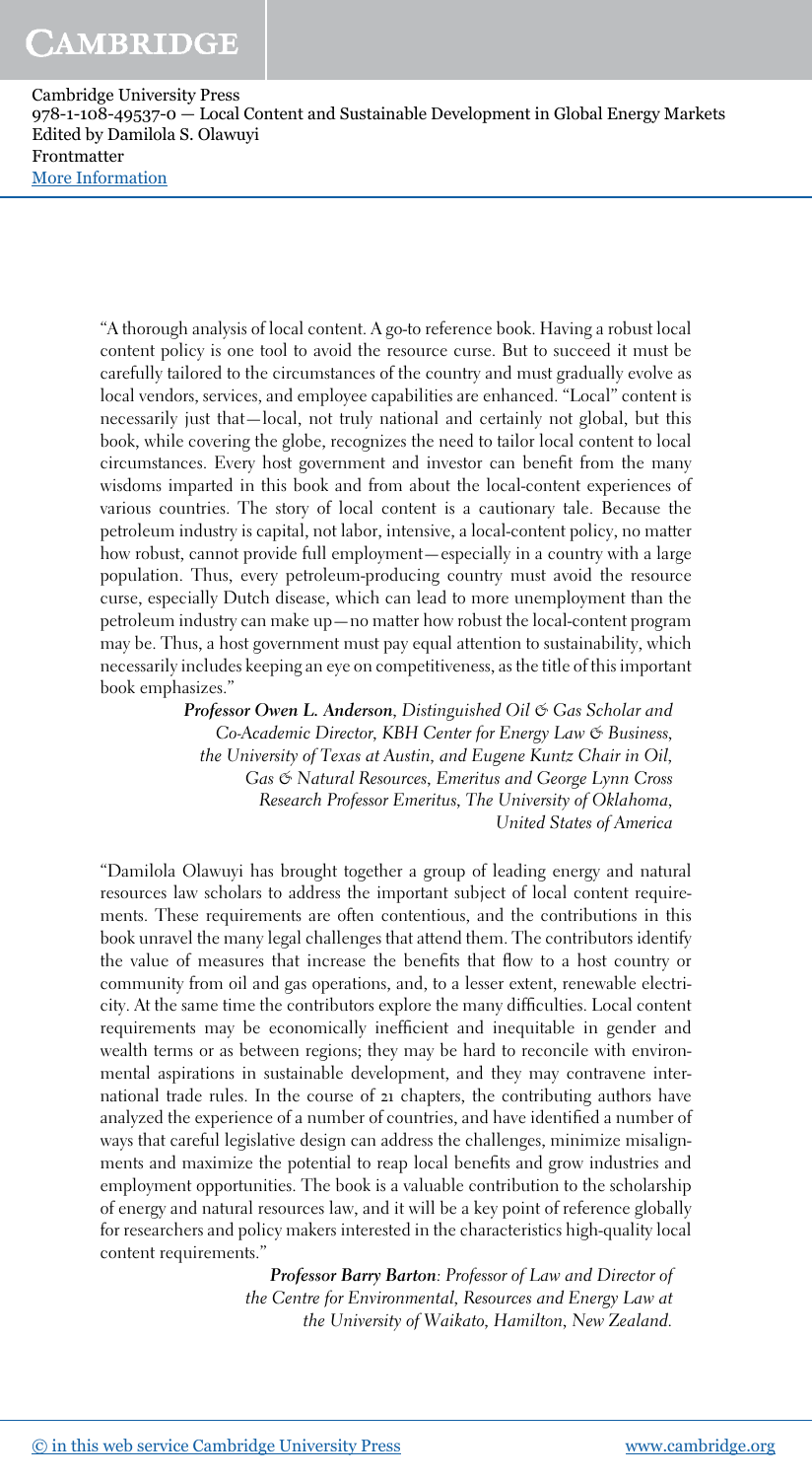> "There is a growing body of literature on local content requirements. No doubt because of the speed and importance of various developments in this area. This book provides a detailed and comprehensive account of local content policies and their interaction with sustainable development trends in energy markets. It provides an overview of the current state of play around the world and discusses future developments in great detail. The book is clearly essential reading for students in energy law, policy makers and international energy law practitioners. More generally, it should be read by those interested in direction of global energy markets."

Professor Kim Talus*, McCulloch Chair in Energy Law and Director of Tulane Center for Energy Law (Tulane University, United States); Professor of European Economic and Energy Law, UEF Law School; Professor of Energy Law, University of Helsinki, Finland*

'The importance of local content enterprises to national or regional economies cannot be overstated. In their best forms, local content programmes enable countries or regions to capitalise on their comparative advantage to transform primary industries into competitive industries that are a valuable part of global supply chains and a catalyst for sustainable development. Resource-rich countries therefore rightfully rely on local content programmes to transform or enhance their economies. However, resource-rich countries tend to focus on the fiscal or economic benefits derived from local content policies, without paying commensurate attention to the externalities of such policies.

This book offers an excellent exposition and comparative analysis of local content requirements in the energy sector, as well as highlights the often-neglected issues for sustainable development, such as gender injustice, social exclusion, transparency, corruption, accountability, corporate social responsibility, environmental justice, climate change, human rights, and participatory development. It also appropriately considers the impact of current geopolitics and international treaty obligations and offers constructive recommendations for designing, applying and implementing local content requirements. For the African Legal Support Facility, whose mandate includes ensuring balanced negotiations and contracts between its regional member countries and investors in the energy, extractives and infrastructure sectors, the issues and recommendations discussed in this volume are relevant for advising on appropriate legal and regulatory frameworks, building capacity, and negotiating contracts that will ensure sustainable development. The initiative by Dr. Damilola Olawuyi and his esteemed colleagues to publish this insightful volume is not only commendable, but also timely as our countries strive to achieve the UN Sustainable Development Goals (SDGs) by 2030.'

> Stephen Karangizi*, Director & Chief Executive Officer, African Legal Support Facility,* African *Development Bank*

"Olawuyi has brought together an impressive number of renowned specialists to discuss local content experiences in light of international treaty obligations on trade, investment, business and human rights. This much needed innovative approach provides solid understanding of several legal and fiscal regimes as well as valuable insights on how to design sustainable, transparent and effective local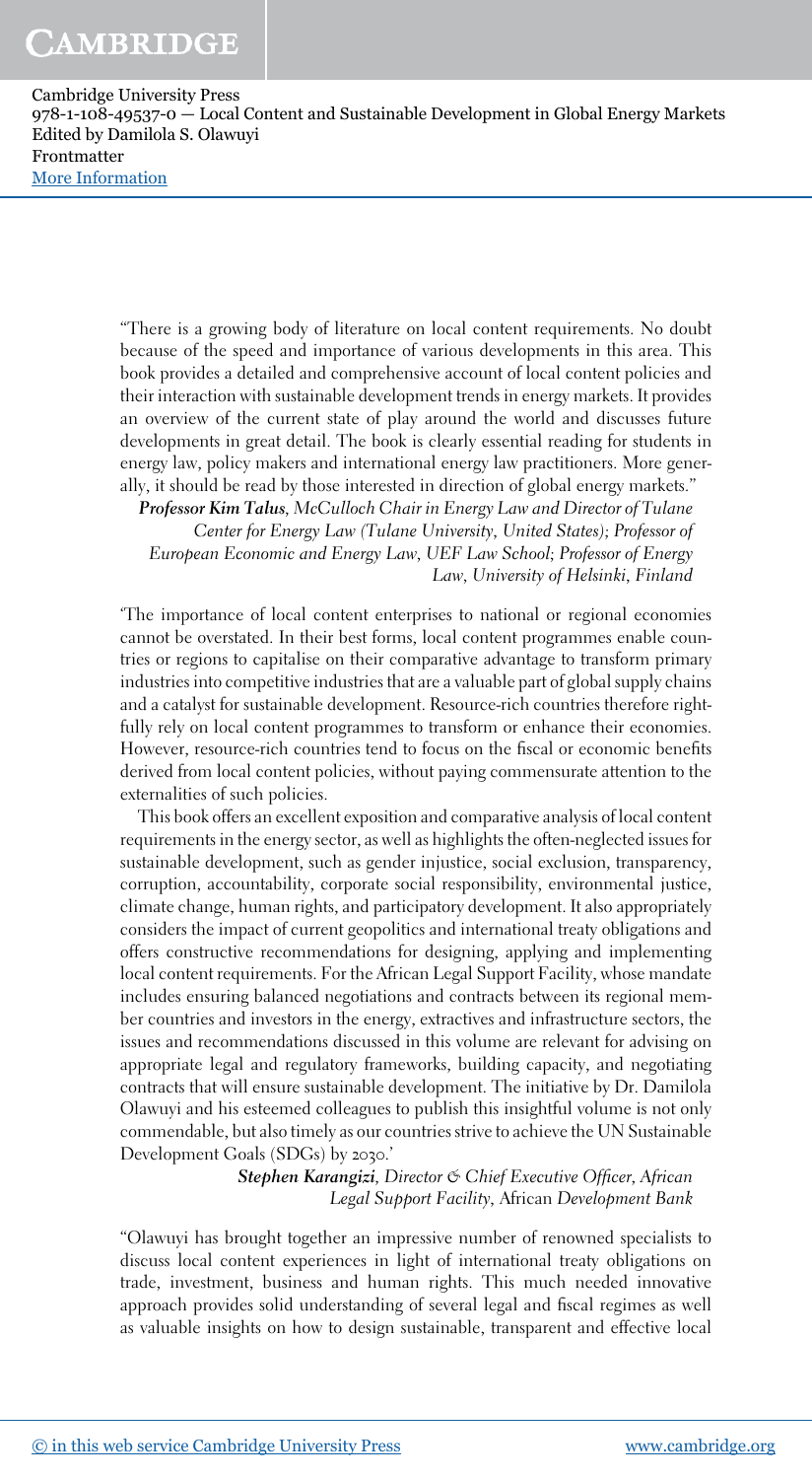content requirements in global energy markets. This is an important book for policymakers, scholars, stakeholders, lawyers and any interested observer." Andre´ Giserman, *Deputy Superintendent of Local Content, Brazilian National Agency of Petroleum, Natural Gas and Biofuels*

"Professor Olawuyi's germinal scholarly work in creating the conceptual apparatus for, editing, and integrating the various chapters of this book, more or less closes a yawning gap in the literature by tackling an extremely important topic that lies close to the heart of the longstanding effort of resource-rich countries (mostly in the Global South) to benefit much more than has generally been the case from their natural resource endowments. The book sparkles with disciplinary cross-fertilization, creativity and insight in putting into a highly productive conversation, several bodies of knowledge and policymaking that are all-too-often incorrectly viewed and treated as isolated and disparate. In the result, he has produced a work of scholarship that will be just as useful to human rights, environmental, indigenous rights, and sustainable development scholars and practitioners as it will be to their counterparts who focus more closely on fields such as energy, trade, investment, or corporate law and policy."

> Professor Obiora Chinedu Okafor*, United Nations Independent Expert on Human Rights and International Solidarity and York Research Chair in International and Transnational Legal Studies, Osgoode Hall Law School, Canada*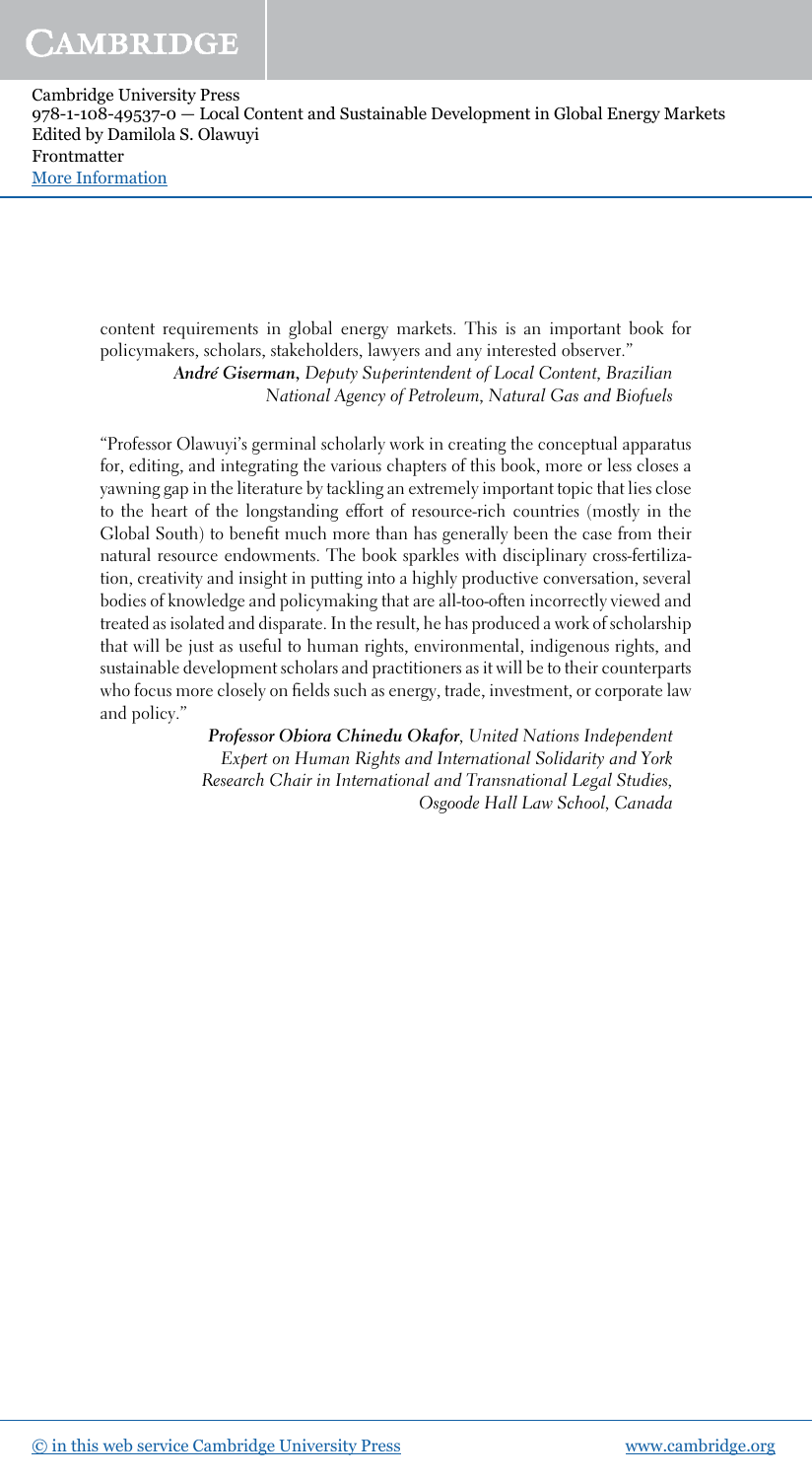#### TREATY IMPLEMENTATION FOR SUSTAINABLE DEVELOPMENT

Over the past three decades, a series of international treaties have entered into force to address pressing global concerns of social and economic development and environmental protection. On climate change, biodiversity and biosafety, desertification, agriculture and seeds, and trade and investment liberalisation, new regimes have been established to implement global commitments related to sustainable development, many with nearly universal membership. Successful domestic implementation of these international treaty regimes is one of the most significant challenges facing international law today. Although much has been written on the content and form of treaty law, there is relatively little that examines the transition from international legal theory and treaty texts to domestic regulation and practice.

This series of books addresses this need and provides a serious contribution to ongoing global debates by conducting a detailed analysis of how myriad new treaty regimes that cover the future's most pressing concerns can be made to work in practice.

*Series Editors:*

Marie-Claire Cordonier Segger Markus Wilheim Gehring

*Volumes in the Series:*

*Sustainable Development, International Aviation, and Treaty Implementation* edited by Armand de Mestral, Paul Fitzgerald, Tanveer Ahmad (2018)

*NAFTA and Sustainable Development* edited by Hoi L. Kong and L. Kinvin Wroth (2015) *Legal Aspects of Implementing the Cartagena Protocol on Biosafety* edited by Marie-Claire Cordonier Segger, Frederic Perron-Welch, and Christine Frison (2013)

*Sustainable Development, International Criminal Justice, and Treaty Implementation* edited by Sébastien Jodoin and Marie-Claire Cordonier Segger (2013)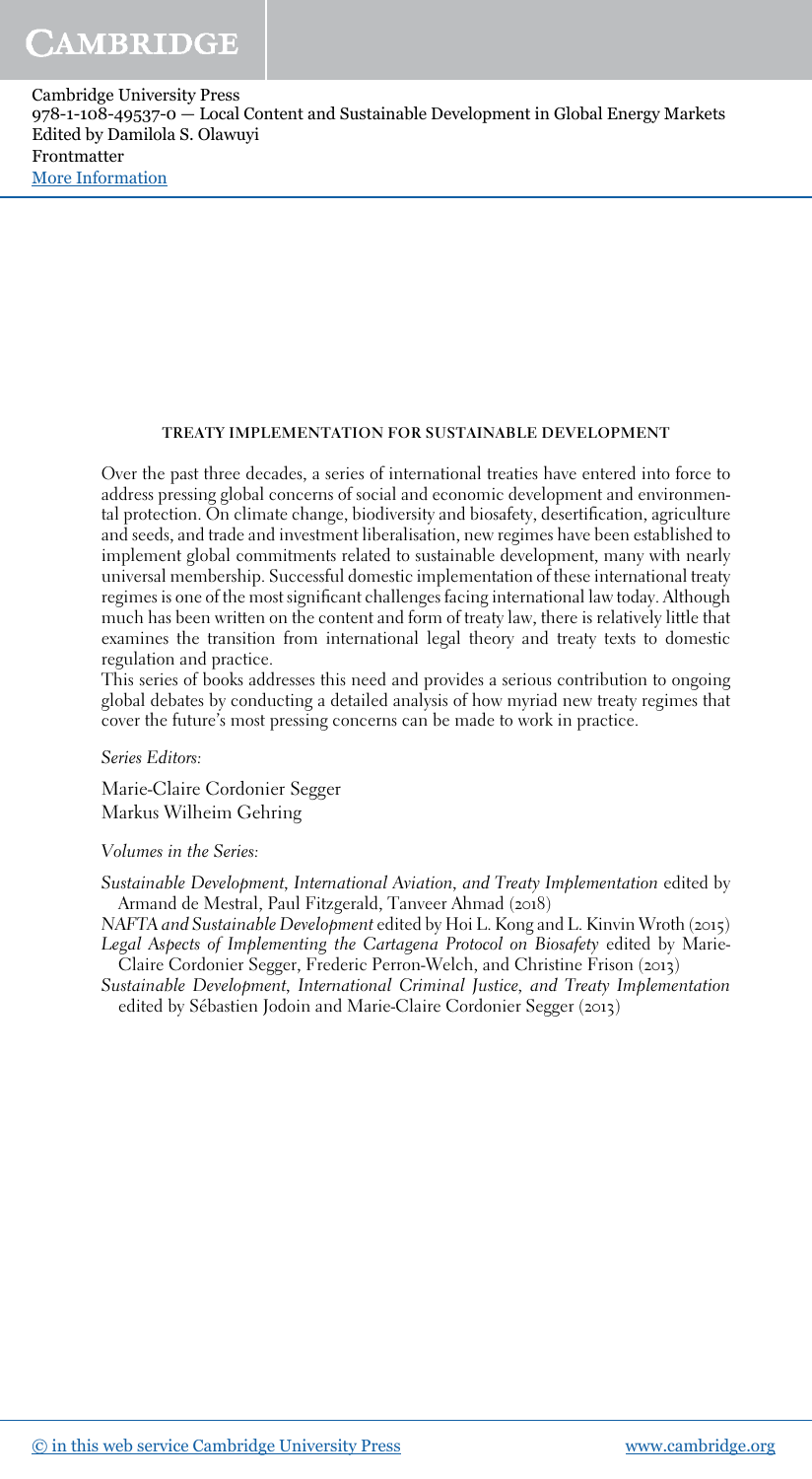# Local Content and Sustainable Development in Global Energy Markets

Edited by

DAMILOLA S. OLAWUYI

Hamad Bin Khalifa University

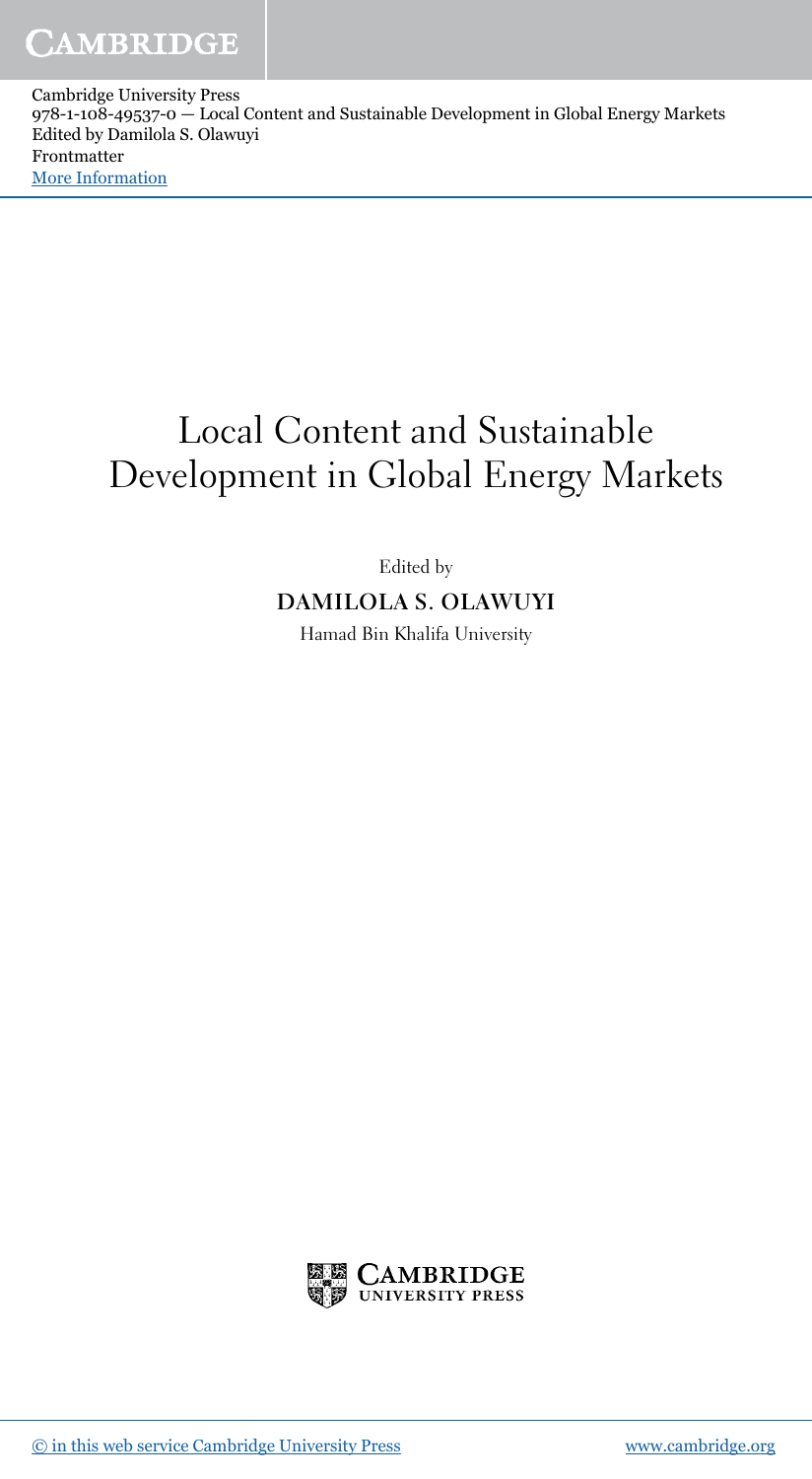#### **CAMBRIDGE UNIVERSITY PRESS**

University Printing House, Cambridge CB2 8BS, United Kingdom

One Liberty Plaza, 20th Floor, New York, NY 10006, USA

477 Williamstown Road, Port Melbourne, VIC 3207, Australia

314–321, 3rd Floor, Plot 3, Splendor Forum, Jasola District Centre, New Delhi – 110025, India

79 Anson Road, #06–04/06, Singapore 079906

Cambridge University Press is part of the University of Cambridge.

It furthers the University's mission by disseminating knowledge in the pursuit of education, learning, and research at the highest international levels of excellence.

www.cambridge.org Information on this title: www.cambridge.org/9781108495370 DOI: 10.1017/9781108862110

© Cambridge University Press 2021

This publication is in copyright. Subject to statutory exception and to the provisions of relevant collective licensing agreements, no reproduction of any part may take place without the written permission of Cambridge University Press.

First published 2021

A catalogue record for this publication is available from the British Library.

*Library of Congress Cataloging-in-Publication Data* NAMES: Olawuyi, Damilola S. (Damilola Sunday), 1983– author. TITLE: Local content and sustainable development in global energy markets / edited by Damilola S. Olawuyi, Hamad Bin Khalifa University, Doha. DESCRIPTION: Cambridge, United Kingdom ; New York, NY : Cambridge University Press, 2021. | Series: Treaty implementation for sustainable development | Includes index. IDENTIFIERS: LCCN 2020028442 (print) | LCCN 2020028443 (ebook) | ISBN 9781108495370 (hardback) | ISBN 9781108862110 (ebook) SUBJECTS: LCSH: Energy consumption – Law and legislation. | Energy conservation – Law and legislation. | Sustainable development – Law and legislation. | Power resources – Law and legislation. | Renewable energy sources – Law and legislation. | Energy policy. CLASSIFICATION: LCC <sup>K</sup>3981 .O43 2021 (print) | LCC <sup>K</sup>3981 (ebook) | DDC 343.08/4228–dc23 LC record available at https://lccn.loc.gov/2020028442 LC ebook record available at https://lccn.loc.gov/2020028443

ISBN 978-1-108-49537-0 Hardback

Cambridge University Press has no responsibility for the persistence or accuracy of URLs for external or third-party internet websites referred to in this publication and does not guarantee that any content on such websites is, or will remain, accurate or appropriate.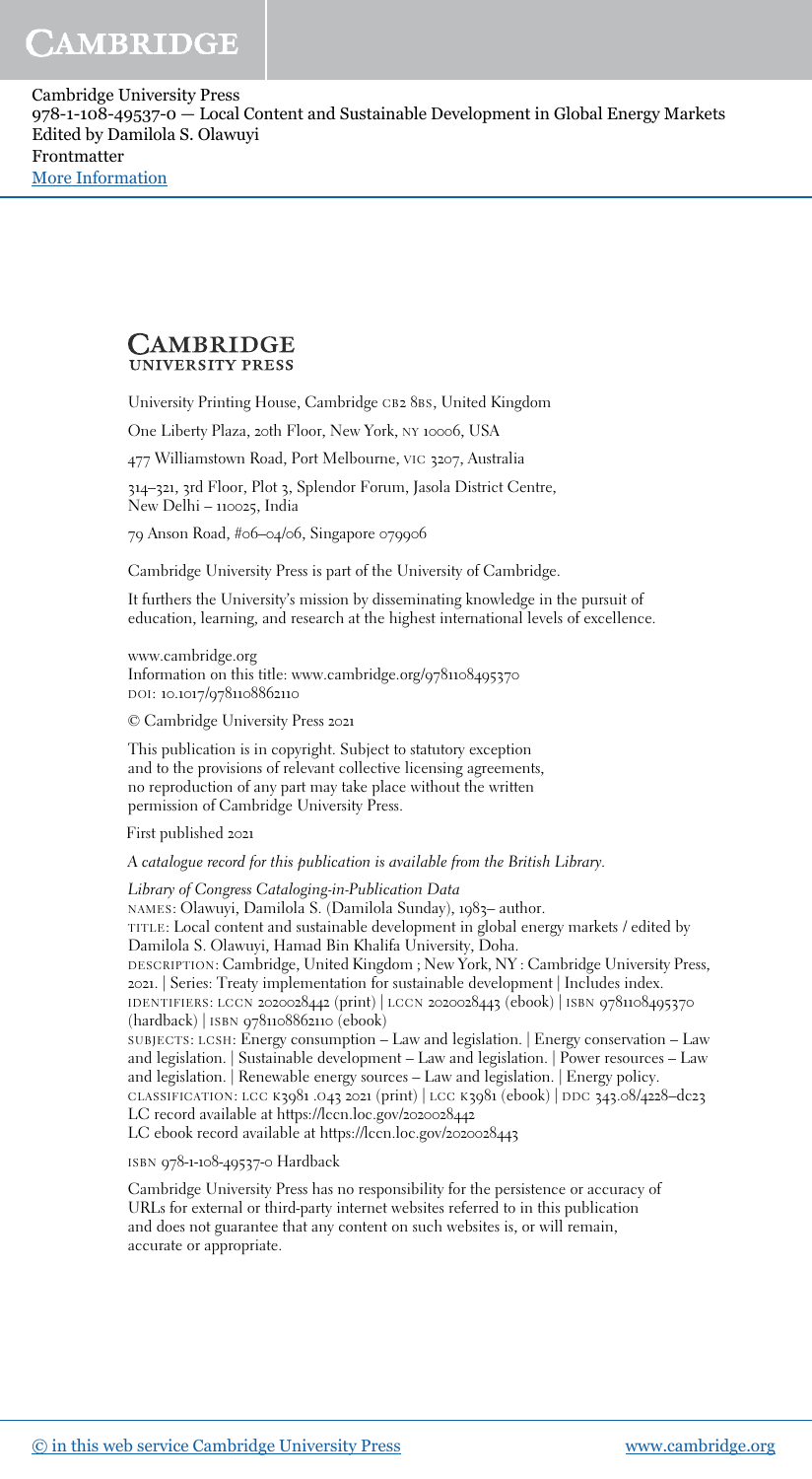## Contents

| Preface and Acknowledgements |                                                                                                                                                                    | <i>page</i> xiii |
|------------------------------|--------------------------------------------------------------------------------------------------------------------------------------------------------------------|------------------|
| List of Abbreviations        |                                                                                                                                                                    | <b>XVI</b>       |
| Editor                       |                                                                                                                                                                    | XX.              |
| List of Contributors         |                                                                                                                                                                    | <b>XXI</b>       |
|                              | <b>INTRODUCTORY CONTEXT AND PRINCIPLES</b><br>PART I                                                                                                               |                  |
| $\mathbf{1}$                 | Local Content and the Sustainable Development Nexus<br>Damilola S. Olawuyi                                                                                         | 3                |
| $\overline{\mathbf{z}}$      | Defining the 'Local' in Local Content Requirements<br>in the Oil and Gas Sector<br>Chilenye Nwapi                                                                  | 16               |
| $\overline{\mathbf{3}}$      | Local Content Measures and the WTO Regime:<br><b>Addressing Contentions and Trade-offs</b><br>Mandy Meng Fang                                                      | 41               |
| $\overline{4}$               | Local Content Requirements in Extractive Industries:<br>A Human Rights Analysis<br>Susan L. Karamanian                                                             | 63               |
| 5                            | Upgrade of Local Suppliers in the Global Production<br>Network: The Success or Otherwise of Local Content<br>Regimes<br>Alexander Ezenagu and Chidiebere Eze-Ajoku | 83               |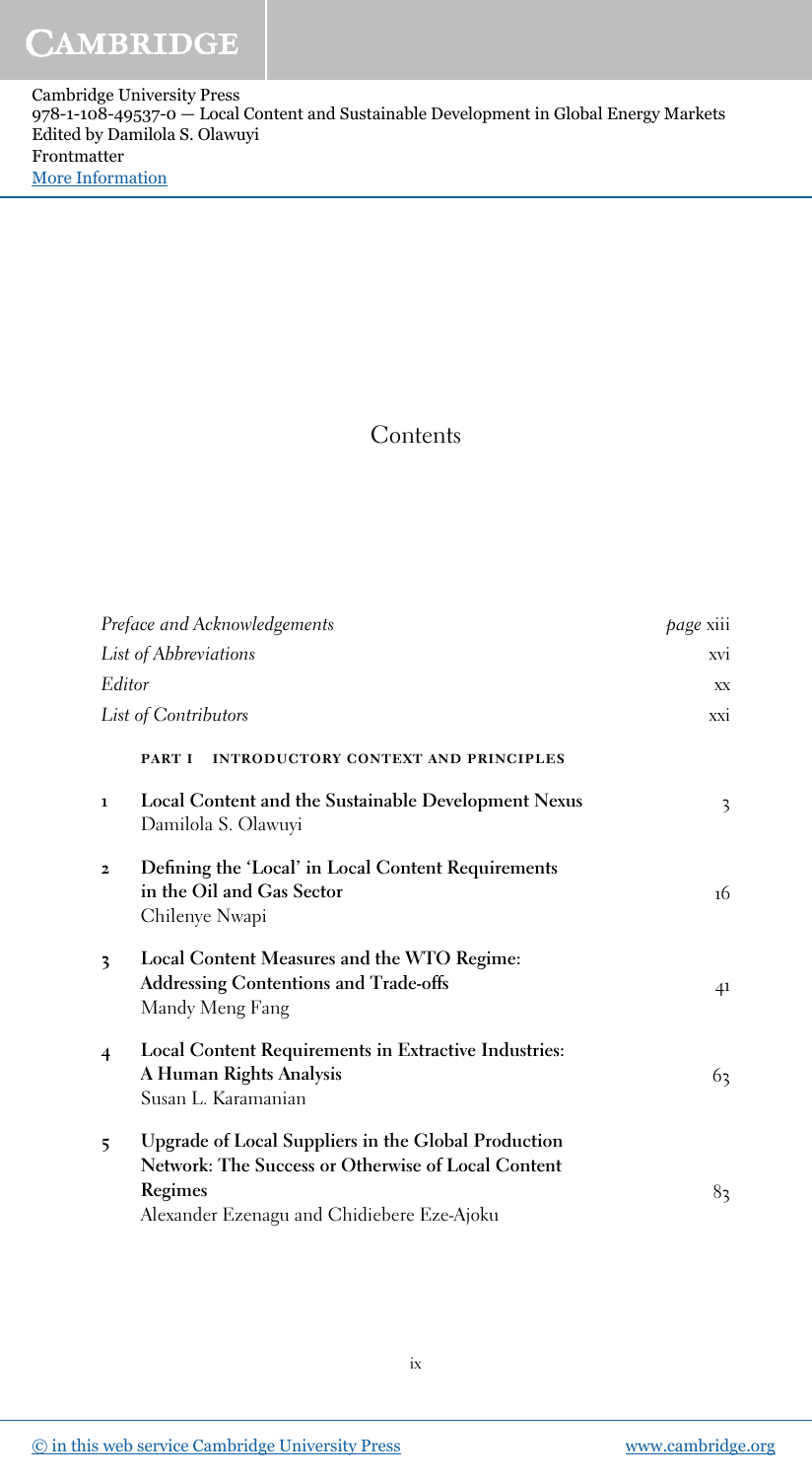| X  | Contents                                                                                                                                                                                              |     |
|----|-------------------------------------------------------------------------------------------------------------------------------------------------------------------------------------------------------|-----|
|    | PART II<br><b>CASE STUDIES</b><br><b>AFRICA</b>                                                                                                                                                       |     |
| 6  | <b>Expressing Local Content through Black Economic</b><br>Empowerment in the South African Petroleum Industry<br>Hanri Mostert and Meyer van den Berg                                                 | 107 |
| 7  | <b>Local Content Frameworks for Petroleum Industry Operations</b><br>in the CEMAC Region: An Evaluation of Their Functionality,<br><b>Sustainability and Normative Underpinnings</b><br>George K. Ndi | 130 |
| 8  | Local Content, Angolanização, and Sustainable Development<br>in Angola<br>Jesse Salah Ovadia                                                                                                          | 156 |
| 9  | Local Content and the Sustainable Development of Oil<br>and Gas Resources in Nigeria<br>Damilola S. Olawuyi and Ayobami J. Olaniyan                                                                   | 167 |
| 10 | <b>Local Content Requirements and Treaty Implementation</b><br>in Kenya's Petroleum Sector<br>James O. Kirwa and Melba K. Wasunna                                                                     | 188 |
|    | AUSTRALIA AND ASIA                                                                                                                                                                                    |     |
| 11 | Sustainability and Local Content Requirements in Australian Oil<br>and Gas Development: Has the Ship of Opportunity Sailed?<br>Tina Soliman Hunter                                                    | 206 |
| 12 | Local Content for Sustainable Development in Middle East<br>and North Africa: Current Legal Approaches and Future Directions<br>Damilola S. Olawuyi                                                   | 228 |
|    | <b>EUROPE</b>                                                                                                                                                                                         |     |
| 13 | Local Content and Sustainable Development in Norway<br>Catherine Banet                                                                                                                                | 245 |
|    | <b>SOUTH AMERICA</b>                                                                                                                                                                                  |     |
| 14 | Local Content and Sustainable Development in Argentina<br>Marcelo Neuman                                                                                                                              | 264 |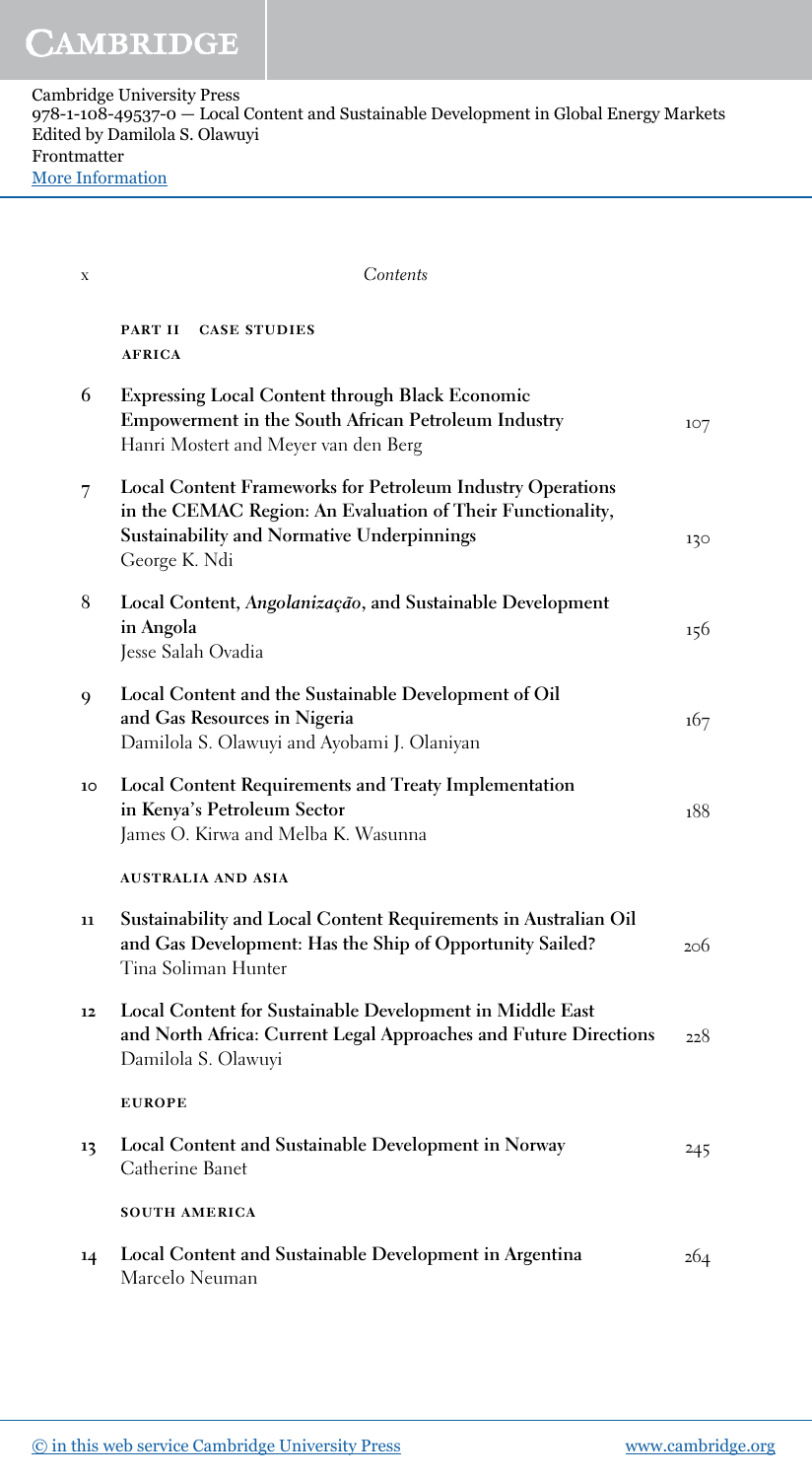| Cambridge University Press                                                               |
|------------------------------------------------------------------------------------------|
| $978-1-108-49537-0$ – Local Content and Sustainable Development in Global Energy Markets |
| Edited by Damilola S. Olawuyi                                                            |
| Frontmatter                                                                              |
| <b>More Information</b>                                                                  |

|       | Contents                                                                                                                                                                                                  | xi  |
|-------|-----------------------------------------------------------------------------------------------------------------------------------------------------------------------------------------------------------|-----|
| 15    | The Latin American Experience in Designing Local Content<br>Policies in the Oil and Gas Sectors: Strengths, Limitations,<br>and Future Perspectives<br>Amir Lebdioui and Marcela Morales                  | 280 |
| 16    | Local Content and Sustainable Development in Brazil<br>Eduardo G. Pereira, Rafael Baptista Baleroni, Fernanda Delgado,<br>Jose Vicente Duncan de Miranda, Aaron Koenck, and Pedro<br>Henrique Neves       | 300 |
|       | <b>NORTH AMERICA</b>                                                                                                                                                                                      |     |
| 17    | Industrial Policy and Local Content Rules in US Energy Policy<br>Zachary Sturman and Timothy Meyer                                                                                                        | 320 |
| 18    | Oil and Gas Sector Local Content Decision Processes: Canadian<br><b>Indigenous Participation</b><br>Alastair R. Lucas and David K. Laidlaw                                                                | 343 |
|       | PART III<br><b>LESSONS LEARNED AND FUTURE DIRECTIONS</b>                                                                                                                                                  |     |
| 19    | Local Content, Community Content, and Sustainable Development<br>in the Oil and Gas Industry: Perspectives from Legislation, Policy,<br>and Community Development Agreements<br>Ibironke T. Odumosu-Ayanu | 369 |
| 20    | Local Content Requirements and Social Inclusion in Global Energy<br>Markets: Towards Business and Human Rights Content<br>Oyeniyi Abe and Ada Ordor                                                       | 392 |
| 21    | Advancing Sustainable Development in Local Content Initiatives:<br><b>Summary for Policy Makers</b><br>Damilola S. Olawuyi                                                                                | 413 |
| Index |                                                                                                                                                                                                           | 424 |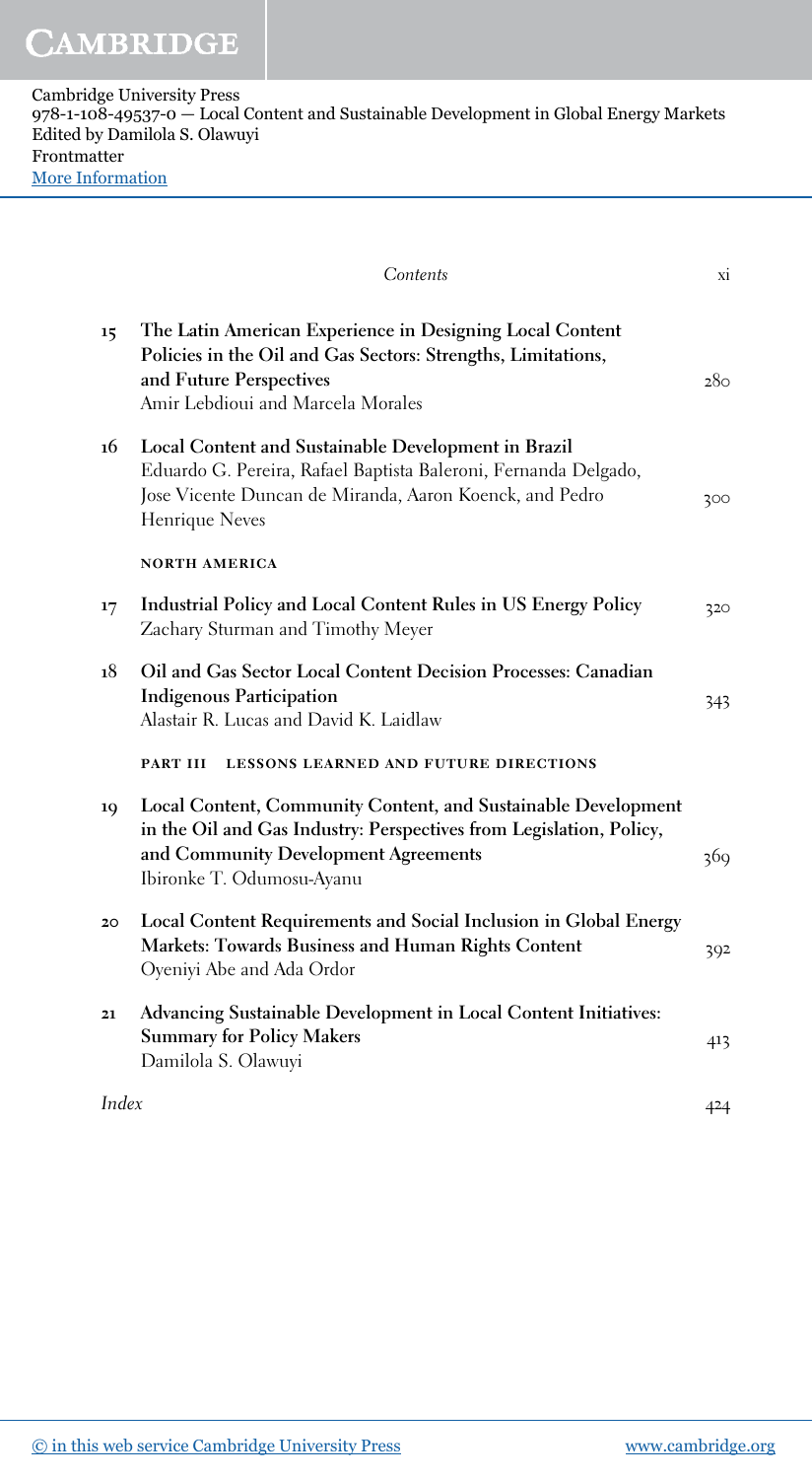## Preface and Acknowledgements

Determined to incentivise and maximise the use of local goods and services in their energy industries, resource-rich countries across the world are increasingly introducing local content requirements (LCRs) into their regulatory framework, legislation, guidelines, industry contracts and bidding practices. A number of studies have compiled the importance of LCRs as revolutionary and innovative regulatory measures that can unlock the competitiveness of the local economy, while allowing a country to strengthen its national industry and achieve other social benefits. However, notwithstanding the importance and prevalence of LCRs in global energy markets, LCRs have also been linked in a number of countries with producing conflict and misalignments with extant national obligations under core international treaty provisions on trade, investment, gender, environment, human rights and sustainable development.

Despite the tensions and trade-offs between LCRs and sustainable development– related treaties, a comparative analysis and evaluation of the normative underpinnings, functionality and sustainability of legal and fiscal regimes on LCRs, in the light of international treaty obligations on environment, trade, investment, business and human rights, has yet to receive a book-length, exhaustive and rigorous exposition and analysis. This book fills that gap. It provides an authoritative exposition of legal, fiscal and institutional frameworks on LCRs in global energy markets. It explores the values, assumptions and guiding principles that underpin LCRs and explores how questions of social exclusion, transparency, gender injustice, corruption, accountability, corporate social responsibility, environmental justice and participatory development in LCR formulation and implementation have been, and could be better, addressed.

Overall, the book aims to: enhance an understanding of the intersectional nature of, and the relationship among, LCRs, sustainable development, distributive justice, gender justice, social licence to operate and corporate social responsibility in the energy sector, especially the question of whether LCRs aid or hinder the domestic implementation of sustainable development treaties and norms in energy markets;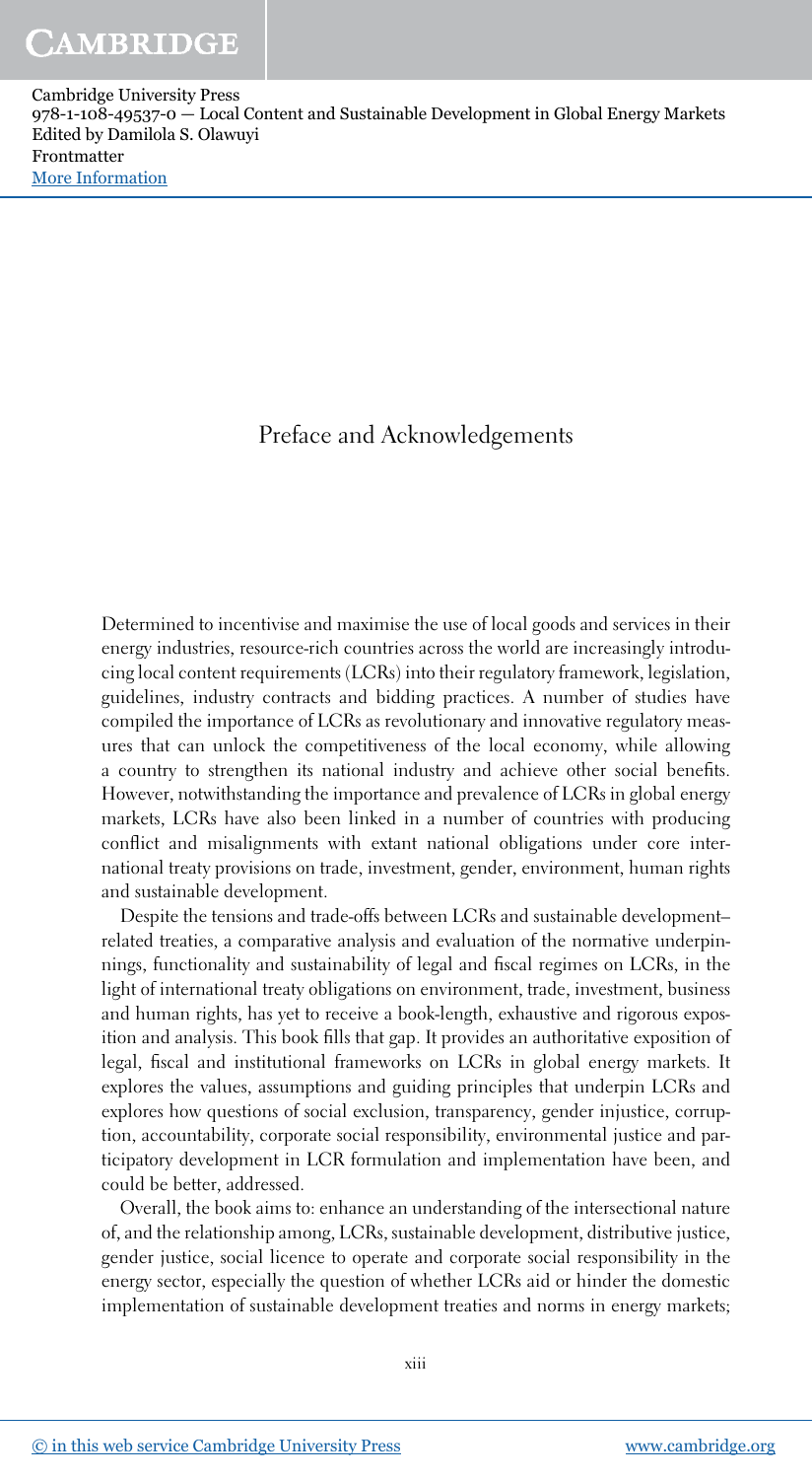xiv *Preface and Acknowledgements*

analyse how LCRs may result in misalignment with World Trade Organization agreements and other international trade and investment treaties; analyse the general legal, fiscal and contractual framework governing LCRs, highlighting examples of contractual provisions and clauses such as employment of nationals, training, procurement, technology transfer and project participation requirements; explore how LCRs may result in negative social, human rights and environmental outcomes if not backed by robust legal and governance safeguards; and highlight how lessons learned from surveyed jurisdictions can influence the design of sustainable, transparent and effective LCRs in global energy markets.

The book is prepared in a user-friendly style to enhance its utility among its primary audience, namely students, corporations, energy departments and ministries, law firms, courts and arbitrators, notably international and regional committees and tribunals before whom arguments over local content clauses and policies often come for resolution. The book analyses the key roles that international institutions such as the Organization for Petroleum Exporting Countries, Gas Exporting Countries Forum, Organization for the Harmonization of Business law in Africa (OHADA), International Energy Agency, International Maritime Organization, World Trade Organization, and national institutions such as national oil companies, the Ministry of Petroleum Resources, Department of Petroleum Resources, Local Content Development and Monitoring Boards, and National Extractive Industry Transparency Initiatives, play in developing and implementing high-leverage LCRs. This book provides a worldwide audience of business leaders, policy makers and administrators an authoritative and invaluable guidebook and toolkit to access, understand and appreciate theoretical, legal, fiscal and institutional frameworks applicable to the effective design, application and implementation of LCRs.

Any writing process requires significant planning and organisation. In this regard, I must register my profound gratitude to many helping hands, without whom the publication of this book would not have been possible. First and foremost, my thanks and appreciation go to God the Almighty for the successful publication of this book. Secondly, I appreciate the kind motivation and support of the President and Founder of Afe Babalola University – Aare Afe Babalola, OFR, CON, SAN, FNIALS, FCIArb., LL.D – for his unflinching support of me and my family. Aare Afe Babalola's journey and global achievements provide reinforcing pillars and instructive pathways that one could only aspire to follow.

Furthermore, I am especially indebted to everyone at Qatar Foundation and Hamad Bin Khalifa University (HBKU), Doha, Qatar, for their exceptional love and support over the years. Special thanks to Dean Susan L. Karamanian for being ever so kind and supportive, and to Professor Clinton W. Francis, the founding Dean of the HBKU College of Law, for providing remarkable opportunities and support to organise the 2018 Doha Energy Experts' Workshop that greatly furthered my interest in this area.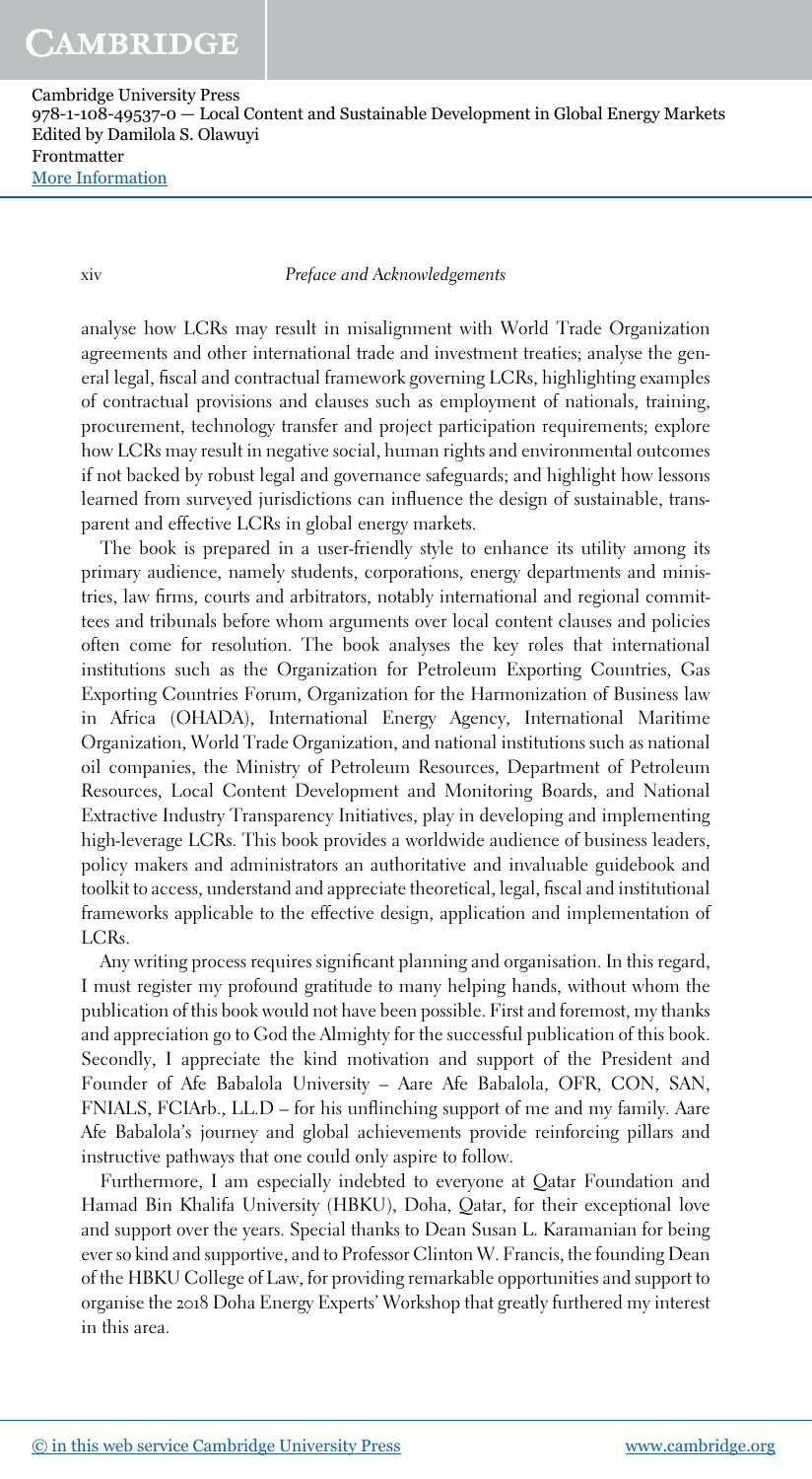*Preface and Acknowledgements* xv

This book was conceived during my time as Herbert Smith Freehills Visitor at the University of Cambridge Law Faculty. I am therefore deeply grateful for research funding and support from Herbert Smith Freehills LLP, Cambridge Law Faculty, the Lauterpacht Centre for International Law and, most importantly, my host faculty, Dr. Markus Gehring and his wonderful family, for the warm hospitality, insights and support that facilitated the initial framing of this book. Special thanks are also due to the editors of this series, as well as editorial staff of Cambridge University Press for the smooth and professional review process which guided this book through to its timely completion. A thank you also goes to Sarah L. Macleod (Schulich School of Law, Dalhousie University, Canada) as well as Umair Dogar (Qatar Foundation) for providing remarkable and thoughtful research assistance. They assisted greatly in collating chapters at the submission, review and editing stages. I also acknowledge the dedication and collegiality of all the contributing authors, whose substantial research and commitment to leading-edge scholarship in this field has been pivotal to the production of this book.

Finally, I would like to thank my dear wife Oluwabunmi and our amazing twin girls, Titilayo and Oluwatoni, for their love, support and inspiration. Thanks are also due to my exceptional students whose class contributions and ideas served as timely seeds that blossomed into this book. I thank you all for your support and kindness, and I commit this book to your scholastic minds.

This book has endeavoured to state the position of the law as of 30 June 2020, although authors have been able to take into account subsequent developments in one or two instances.

> Damilola S. Olawuyi *Doha, Qatar* 30 *June* 2020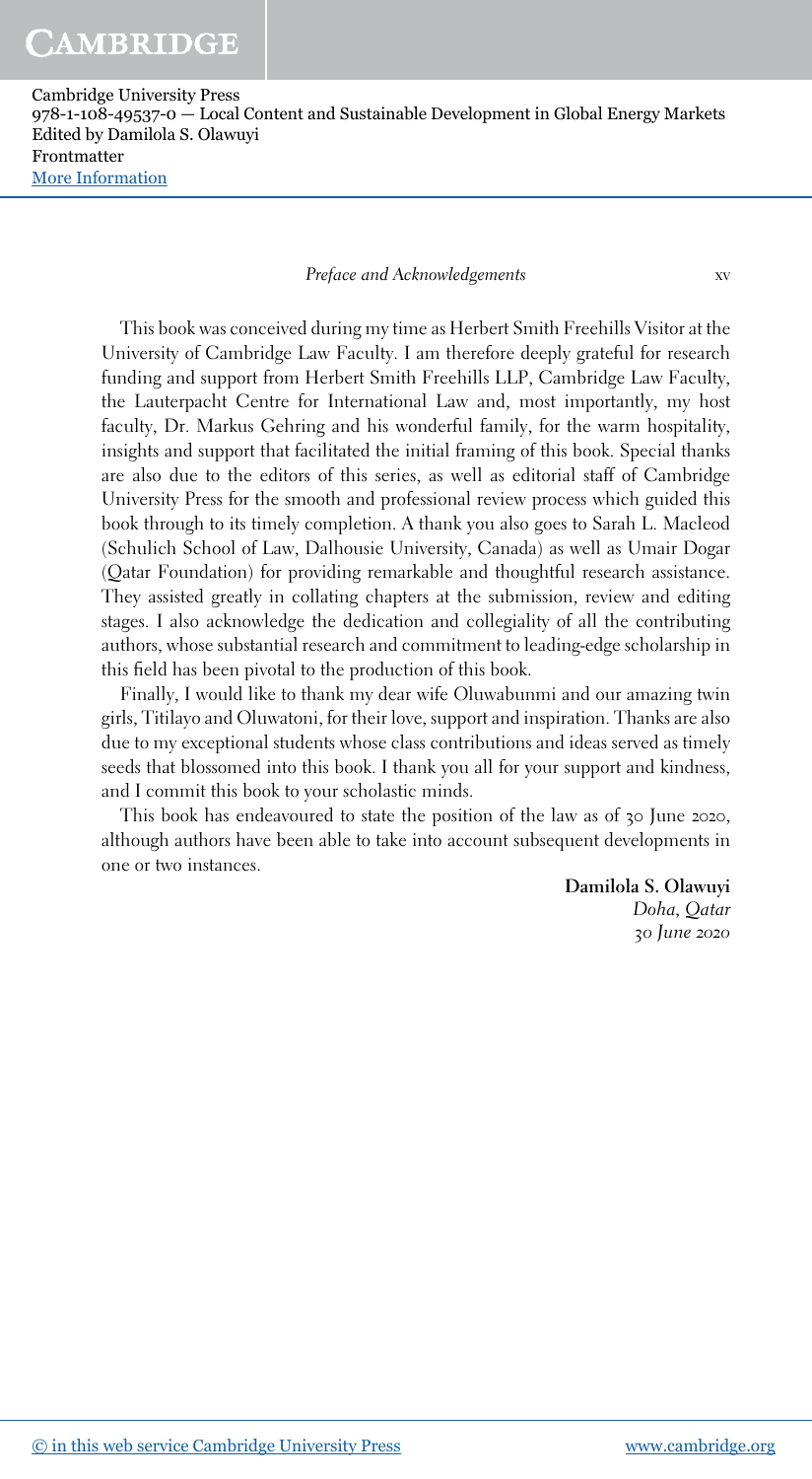### Abbreviations

| <b>AECID</b>  | Spanish Agency for International Development Cooperation                      |
|---------------|-------------------------------------------------------------------------------|
| <b>AEP</b>    | Angola Enterprise Program                                                     |
| AMC           | Australian Marine Complex                                                     |
| <b>ANC</b>    | African National Congress                                                     |
| ANP           | National Petroleum Agency                                                     |
| <b>ANPG</b>   | Angola's National Oil, Natural Gas and Biofuels Agency                        |
| <b>APPEA</b>  | Australian Petroleum Production & Exploration Association                     |
| <b>ASCM</b>   | Agreement on Subsidies and Countervailing Measures                            |
| <b>BBBEE</b>  | Broad-Based Black Economic Empowerment                                        |
| BEE           | <b>Black Economic Empowerment</b>                                             |
| <b>BHRU</b>   | Business and Human Rights Unit                                                |
| <b>BITs</b>   | <b>Bilateral Investment Treaties</b>                                          |
| <b>BNDES</b>  | National Bank for Economic and Social Development                             |
| <b>BREXIT</b> | British Exit from the European Union                                          |
| <b>CAMA</b>   | The Companies and Allied Matters Act 1990 of Nigeria                          |
| <b>CBD</b>    | Citizens and Business Department                                              |
| <b>CCIA</b>   | Angolan Chamber of Commerce and Industry                                      |
| CDAs          | <b>Community Development Agreements</b>                                       |
| CDBs          | <b>Community Development Boards</b>                                           |
| <b>CEDAW</b>  | Convention on the Elimination of All forms of Discrimination<br>against Women |
| <b>CEMAC</b>  | Central African Economic and Monetary Community                               |
| <b>CEPA</b>   | Comprehensive Economic Partnership Agreement                                  |
| <b>CER</b>    | Canadian Energy Regulator                                                     |
| <b>CFRN</b>   | Constitution of the Federal Republic of Nigeria                               |
| <b>CNL</b>    | Chevron Nigeria Limited                                                       |
| <b>CNPE</b>   | National Council for Energy Policies                                          |
| <b>CRES</b>   | Centre de Recherches Enterprises et Societies                                 |
| CSB           | Ceduna Sub-Basin                                                              |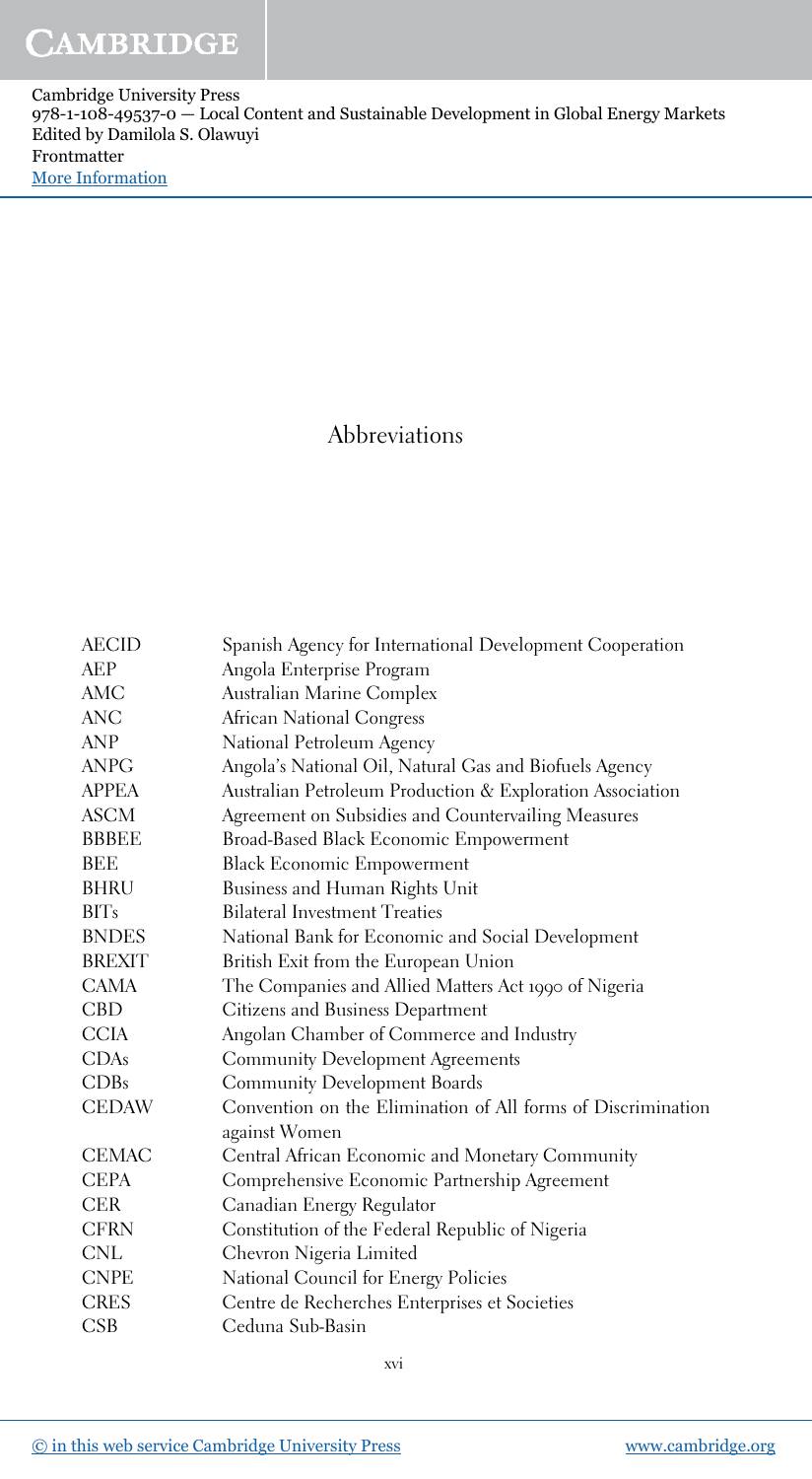*List of Abbreviations* xvii

| <b>CSG</b>      | Commercial-Scale Coal Seam Gas                                 |
|-----------------|----------------------------------------------------------------|
| DEC             | Directorate of Economy and Concessions                         |
| D.PRO           | Directorate of Production                                      |
| <b>DSB</b>      | Dispute Settlement Body                                        |
| <b>ECCAS</b>    | Communaute Économique des États de l'Afrique Centrale          |
| <b>EEA</b>      | <b>Employment Equity Act</b>                                   |
| <b>EEA</b>      | European Economic Area                                         |
| <b>EGA</b>      | <b>Environmental Goods Agreement</b>                           |
| <b>EGASPIN</b>  | Environmental Guidelines and Standards for the Petroleum       |
|                 | Industry in Nigeria                                            |
| EIA             | <b>Environmental Impact Assessment</b>                         |
| <b>EOPS</b>     | Early Oil Pilot Scheme                                         |
| <b>EPRA</b>     | Energy and Petroleum Regulatory Authority                      |
| EU              | European Union                                                 |
| <b>FISO</b>     | Fideicomiso Público para Promover el Desarrollo de Proveedores |
|                 | y Contratistas Nacionales para la Industria Energética         |
| <b>FPIC</b>     | Free, Prior, Informed Consent                                  |
| GAB             | Great Australian Bight                                         |
| <b>GATS</b>     | General Agreement on Trade in Services                         |
| <b>GATT</b>     | General Agreement on Tariff and Trade                          |
| <b>GMOU</b>     | Global Memorandum of Understanding                             |
| CP <sub>s</sub> | United Nations Guiding Principles on Business and Human        |
|                 | Rights                                                         |
| <b>HRBA</b>     | Human Rights Based Approach                                    |
| <b>HDSA</b>     | Historically Disadvantaged South Africans                      |
| <b>HIPC</b>     | Heavily Indebted Poor Country                                  |
| <b>HLCS</b>     | Housing and Living Conditions Standard                         |
| IAAC            | Impact Assessment Agency of Canada                             |
| <b>IBA</b>      | Impact and Benefit Agreement                                   |
| <b>ICCPR</b>    | International Covenant on Civil and Political Rights           |
| <b>ICESCR</b>   | International Covenant on Economic, Social and Cultural        |
|                 | Rights                                                         |
| IFC             | International Finance Corporation                              |
| <b>IGFMMMSD</b> | Intergovernmental Forum on Mining, Minerals Metals and         |
|                 | Sustainable Development                                        |
| <b>IKTVA</b>    | In Kingdom Total Value Add                                     |
| <b>ILUAs</b>    | Indigenous Land Use Agreements                                 |
| <b>ILO</b>      | International Labour Organization                              |
| IMF             | International Monetary Fund                                    |
| <b>IOCs</b>     | International Oil Companies                                    |
| <b>IPIECA</b>   | International Petroleum Industry Environmental Conservation    |
|                 | Association                                                    |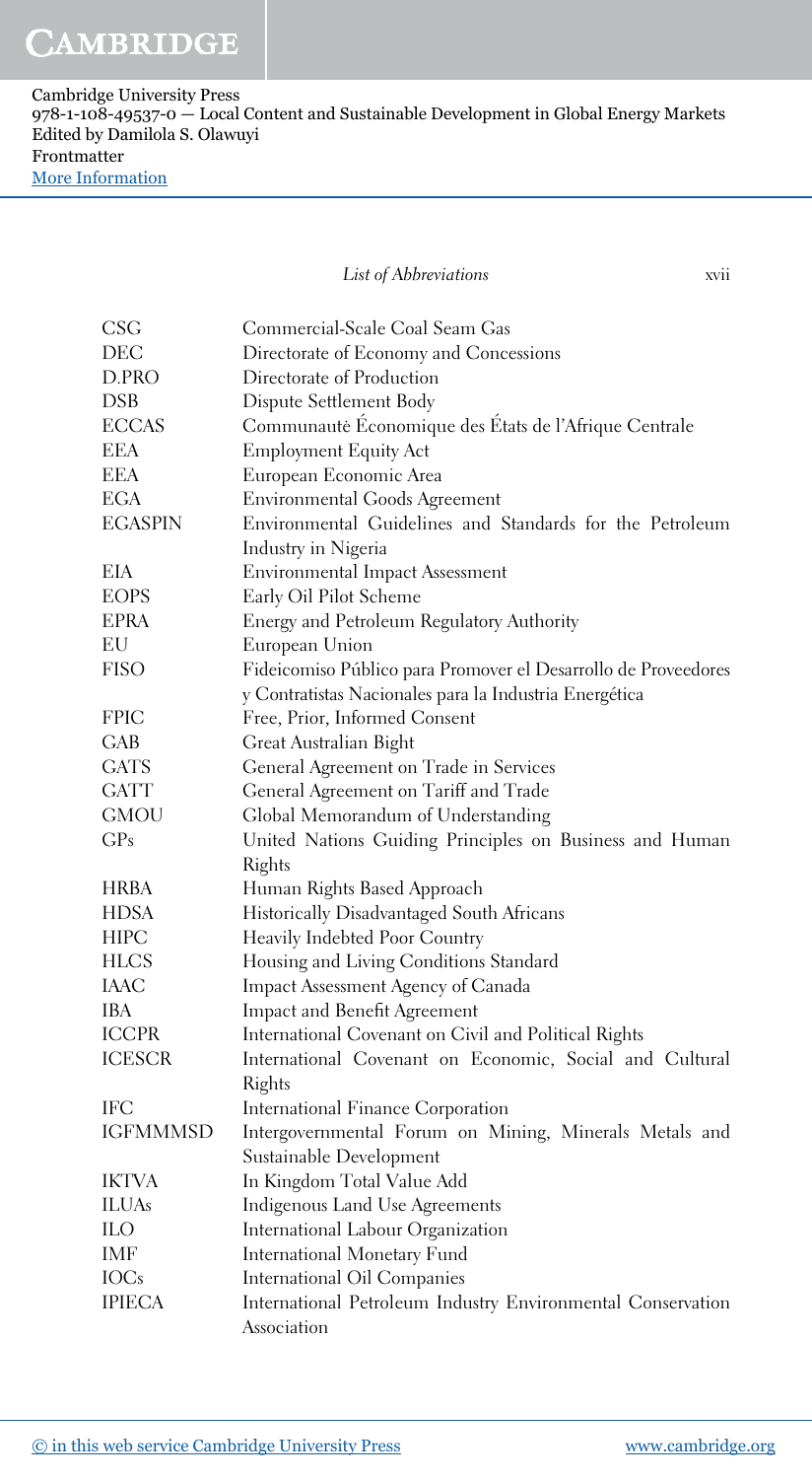| Cambridge University Press                                                             |
|----------------------------------------------------------------------------------------|
| 978-1-108-49537-0 — Local Content and Sustainable Development in Global Energy Markets |
| Edited by Damilola S. Olawuyi                                                          |
| Frontmatter                                                                            |
| More Information                                                                       |

xviii *List of Abbreviations*

| <b>ICTSD</b>   | International Centre for Trade and Sustainable Development       |
|----------------|------------------------------------------------------------------|
| JOA            | Joint Operating Agreement                                        |
| JVs            | Joint Ventures                                                   |
| <b>LNG</b>     | Liquefied Natural Gas                                            |
| LCRs           | <b>Local Content Requirements</b>                                |
| <b>NAFTA</b>   | North American Free Trade Agreement                              |
| <b>NCDMB</b>   | Nigerian Content Development and Monitoring Board                |
| <b>NDDC</b>    | Niger Delta Development Commission                               |
| <b>NDP</b>     | National Development Plan                                        |
| <b>NEITI</b>   | Nigerian Extractive Industries Transparency Initiative           |
| <b>NERSA</b>   | National Energy Regulator of South Africa                        |
| NLNG           | Nigerian Liquefied Natural Gas Company                           |
| <b>NOSDRA</b>  | National Oil Spill Detection and Response Agency Act             |
| OECD           | Organisation for Economic Co-operation and Development           |
| <b>OFEPHI</b>  | Organización Federal de Estados Productores de Hidrocarburos     |
| OHADA          | Organization for the Harmonization of Business law in Africa     |
| OIC            | Organization of Islamic Cooperation                              |
| <b>OLADE</b>   | Latin-American Energy Organization                               |
| <b>OPA</b>     | <b>Ontario Power Authority</b>                                   |
| <b>OPAGGSA</b> | Offshore Petroleum and Greenhouse Gas Storage Act                |
| OPEC           | Organization of Petroleum Exporting Countries                    |
| PAL            | Petroleum Activities Law                                         |
| <b>PDO</b>     | Plan for Development and Operation                               |
| <b>PDVSA</b>   | Petróleos de Venezuela, S.A.                                     |
| <b>PEDEFOR</b> | Program for Stimulus to Competitiveness in the Supply Chain,     |
|                | Development and Enhancement of Suppliers in the Oil and          |
|                | Natural Gas Sector in Brazil                                     |
| <b>PIGB</b>    | Petroleum Industry Governance Bill                               |
| <b>PPAs</b>    | Power Purchase Agreements                                        |
| <b>PPAD</b>    | Public Procurement and Asset Disposal                            |
| PRODEPRO       | Programa de Desarrollo de Proveedores                            |
| <b>PROMINP</b> | Program for the Mobilization of the Oil and Gas Industry         |
| <b>PSA</b>     | Production Sharing Agreement                                     |
| PSC            | Production Sharing Contract                                      |
| <b>SDA</b>     | Skills Development Act                                           |
| <b>SNH</b>     | Société Nationale des Hydrocarbures                              |
| <b>SNPC</b>    | Société Nationale des Hydrocarbures du Gabon                     |
| SOI            | Report Sea of Indifference: Australian Industry Participation in |
|                | the North West Shelf Project                                     |
| <b>SPDC</b>    | Shell Petroleum Development Company                              |
| <b>SRP</b>     | Supplier Relationship Programme                                  |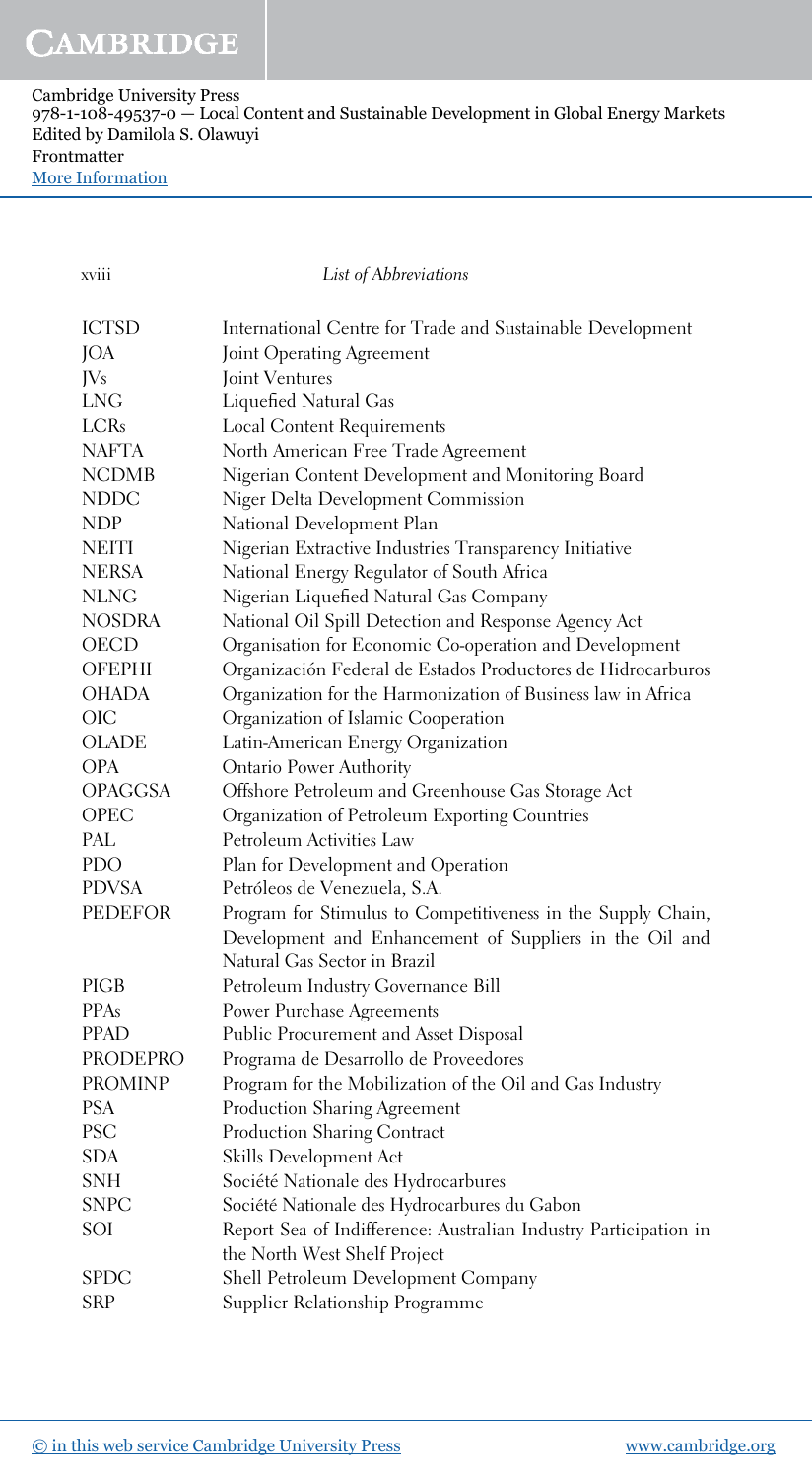#### *List of Abbreviations* xix

TIVET Technical, Industrial, Vocational, and Entrepreneurship Training TVET Technical and Vocational Education and Training TRIMs Trade-Related Investment Measures UDEAC Union Douanière et Éconmique de l'Afrique Centrale UDHR Universal Declaration of Human Rights UNCTAD United Nations Conference on Trade and Development UNDP United Nations Development Programme UNFCCC United Nations Framework Convention on Climate Change USAID US Agency for International Development WTO World Trade Organization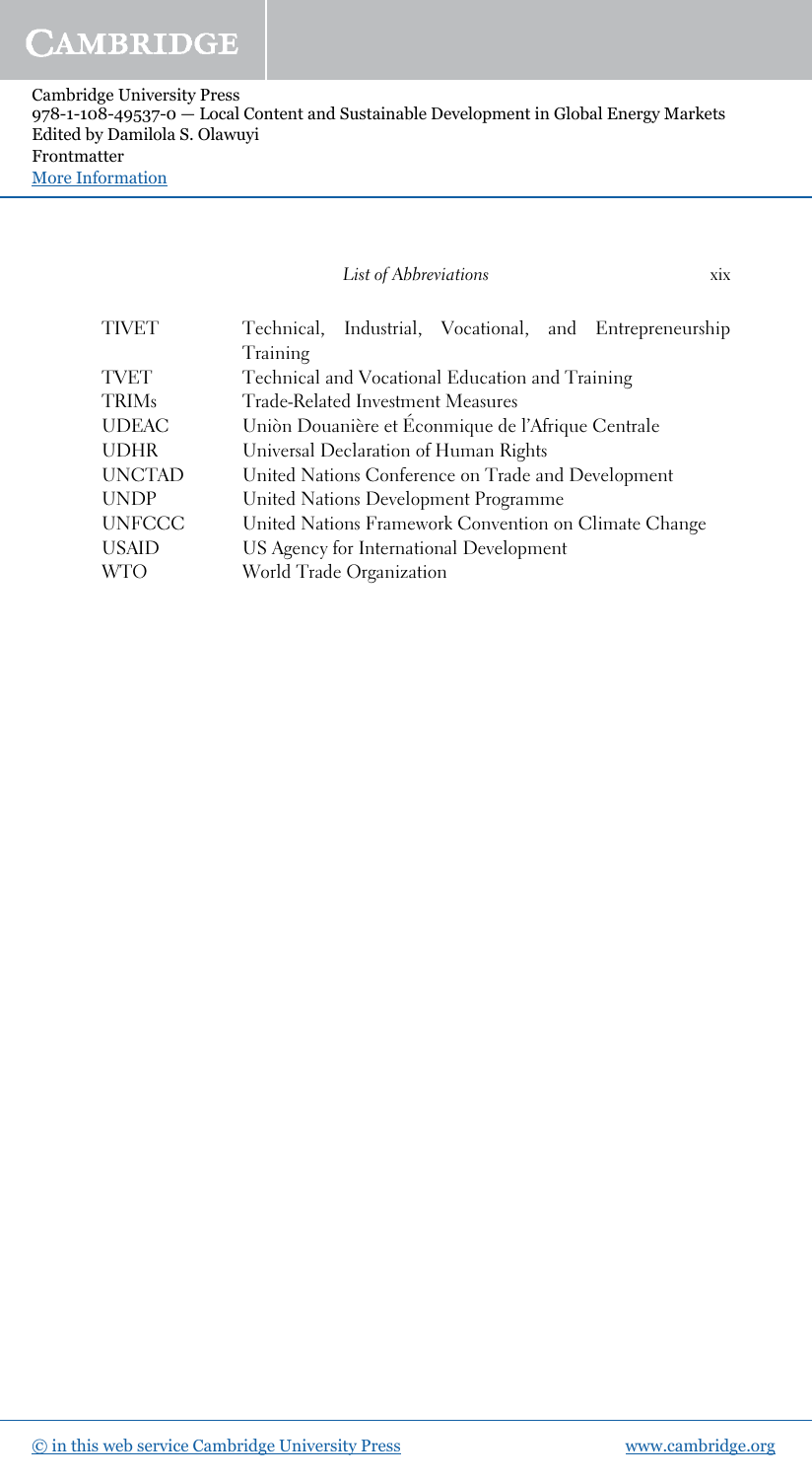### Editor

Damilola S. Olawuyi is an associate professor of petroleum, energy and environmental law at Hamad Bin Khalifa University (HBKU) College of Law, Doha, Qatar. He is also Chancellor's Fellow and Director of the Institute for Oil, Gas, Energy, Environment and Sustainable Development (OGEES Institute), Afe Babalola University, Nigeria. A prolific and highly regarded scholar, Professor Olawuyi has practised and taught energy law in Europe, North America, Asia, Africa and the Middle East. He has served as a visiting professor at Columbia Law School, New York, and the China University of Political Science and Law, and as senior visiting research fellow at the Oxford Institute for Energy Studies. In 2019, he was a Herbert Smith Freehills visiting professor at Cambridge University. He was formerly an international energy lawyer at Norton Rose Fulbright Canada LLP where he served on the firm's global committee on energy investments in Africa. He has delivered lectures on energy law in over forty countries. Professor Olawuyi has published close to a hundred articles, book chapters and books on petroleum law, energy and international environmental law. His most recent book publications include *The Human Rights-Based Approach to Carbon Finance* (Cambridge University Press, 2016) and *Extractives Industry Law in Africa* (Springer, 2018). Professor Olawuyi serves on the executive committees and boards of several organisations. He is Vice Chair of the International Law Association; co-chair of the Africa Interest Group of the American Society of International Law (2016–2019); and member of the Academic Advisory Group of the International Bar Association's Section on Energy, Environment, Natural Resources and Infrastructure Law (SEERIL). He is the Editor-in-Chief of the *Journal of Sustainable Development Law and Policy*. Professor Olawuyi holds a doctorate (DPhil) in energy and environmental law from the University of Oxford; a master of laws (LLM) from Harvard University; and another LLM from the University of Calgary. He has been admitted as Barrister and Solicitor in Alberta, Canada; Ontario, Canada; and Nigeria. Professor Olawuyi is a regular media commentator on all aspects of natural resources, energy and environmental law. Further information about his profile and publications can be found at www.damilolaolawuyi.com.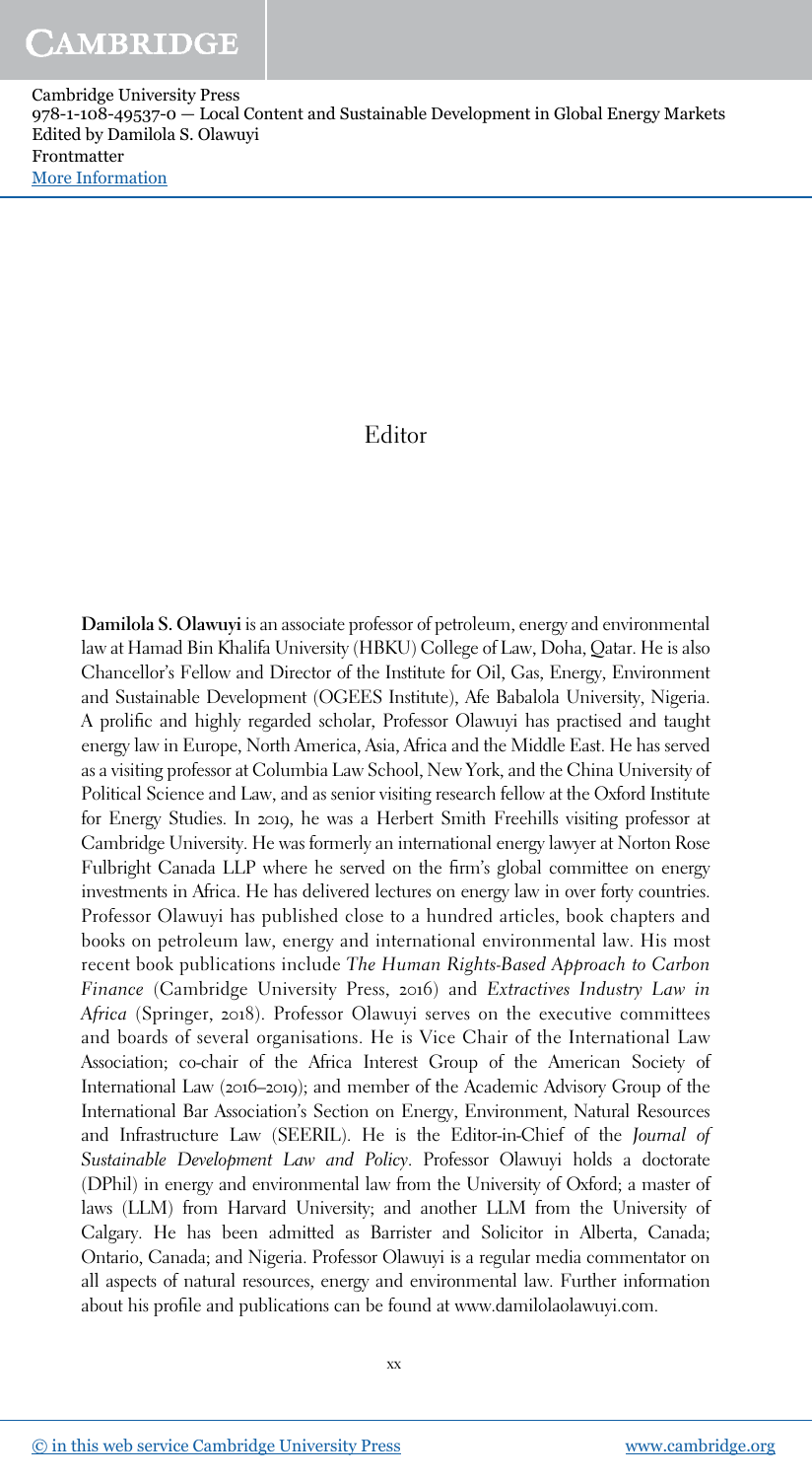# **Contributors**

Oyeniyi Abe: Research Associate, Centre for Comparative Law in Africa, Faculty of Law, University of Cape Town, South Africa, and Research Fellow (Business and Human Rights), Institute for Oil, Gas, Energy, Environment and Sustainable Development (OGEES), Afe Babalola University, Ado Ekiti, Nigeria.

Rafael Baptista Baleroni: lawyer in Brazil; Bachelor of Law (Juris Doctorate Equivalent) at the Rio de Janeiro State University (UERJ), where he held a scholarship from the Brazilian oil agency, as well as a Master of Laws (LL.M.), University of Chicago, and a Master of International Law (UERJ).

Catherine Banet: Associate Professor, Scandinavian Institute for Maritime Law, Energy and Resources Law Department at the University of Oslo, Norway; affiliated to the Oslo Centre for Research on Environmentally friendly Energy (CREE).

Meyer van den Berg: Attorney of the High Court of Namibia; Consultant, Koep & Partners, Windhoek, Namibia; Lecturer, Faculty of Law, University of Namibia and Adjunct Associate Professor at the SARChI Chair: Mineral Law in Africa, University of Cape Town, South Africa.

Fernanda Delgado: Full-time professor and research coordinator at FGV Energia, one of Brazil's main think tanks; and an affiliated professor of Oil Geopolitics in the Brazilian Navy Officers University, Brazil.

Jose Vicente Duncan de Miranda: Bachelor of Law (Juris Doctorate Equivalent) at the Federal University of Rio de Janeiro (UFRJ). Specialisation in Civil-Constitutional Law (UERJ) and Upstream Management Projects (IBP). Currently a lawyer in Brazil, and has held senior positions in the legal departments of Chevron Brazil, Angola LNG Ltd., and as former chairman of IBP (Brazilian Petroleum and Natural Gas Institute)'s legal committee.

Alexander Ezenagu: Assistant Professor of Taxation and Commercial Law, College of Law, Hamad Bin Khalifa University, Qatar.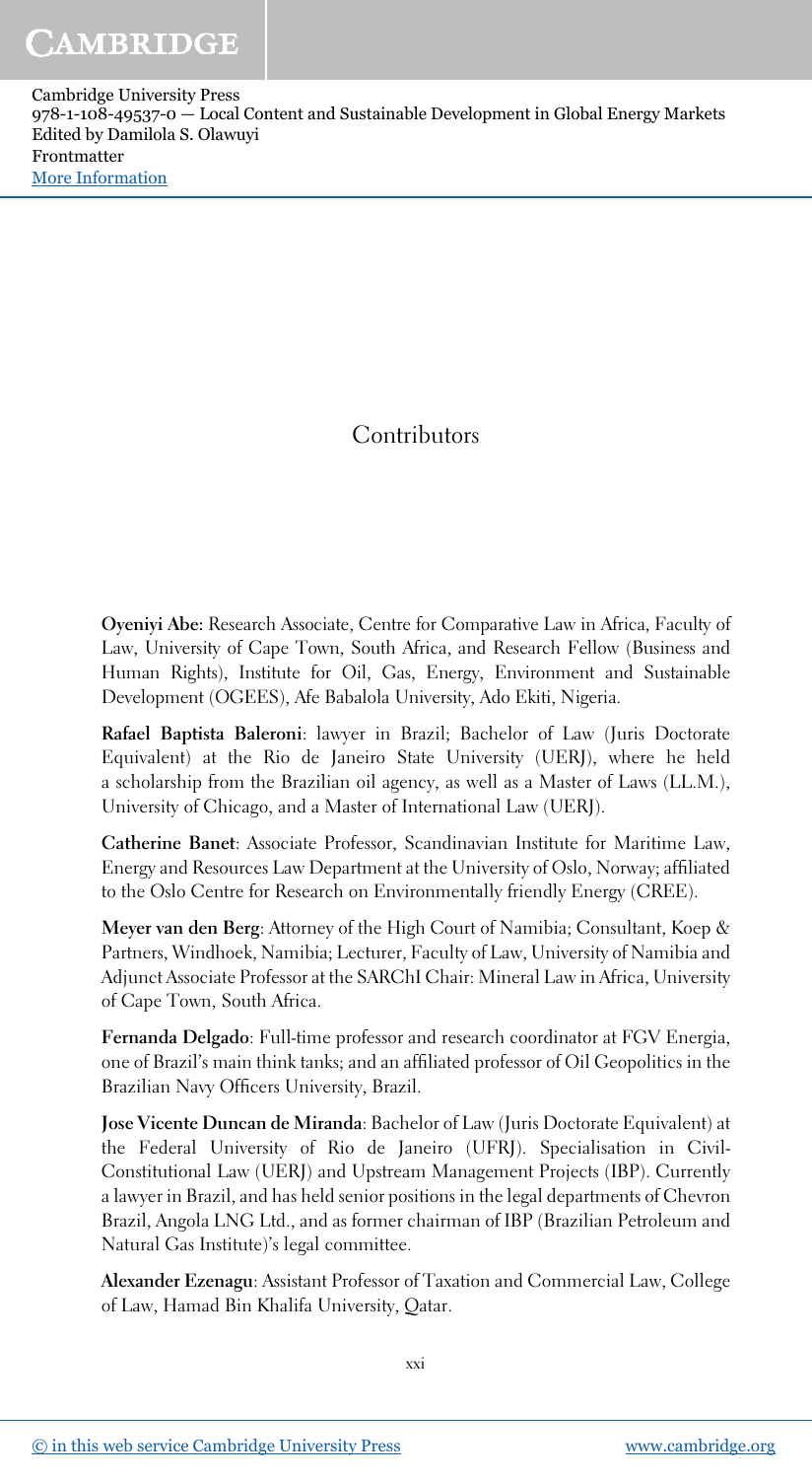xxii *List of Contributors*

Chidiebere Eze-Ajoku: Barrister and Solicitor of the Supreme Court of Nigeria; Bachelor of Law at Igbinedion University, Okada, Nigeria, as well as a Master of Tax Law (LL.M), Queen Mary, University of London.

Tina Soliman Hunter: Professor of Petroleum and Resources Law, University of Aberdeen, and Director of Centre for Energy Law, University of Aberdeen, Scotland.

Susan L. Karamanian: Dean, College of Law, Hamad Bin Khalifa University, Qatar.

Amir Lebdioui: Fellow, Department of International Development and in the Latin American and Carribean Centre, London School of Economics, United Kingdom.

James Ombaki Kirwa: Program Officer, Research and Publication, Strathmore Extractives Industry Centre, Strathmore Law School, Kenya.

Alastair R. Lucas QC: Professor Emeritus and Senior Research Fellow, Canadian Institute of Resources Law (CIRL), Faculty of Law, University of Calgary, Canada.

David K. Laidlaw: Research Fellow, CIRL, University of Calgary, Canada.

Mandy Meng Fang: Assistant Professor, School of Law, City University of Hong Kong, Hong Kong.

Timothy Meyer: Professor of Law, Vanderbilt University Law School, United States.

Marcela Morales: Research Associate at On Think Tanks; Independent consultant working on natural resource management, gender and education.

Hanri Mostert: DST/NRF SARChI Research Chair: Mineral Law in Africa and Professor of Law, University of Cape Town, South Africa.

Marcelo Neuman: Associate Professor and Research Coordinator of the Energy for Sustainable Development Area, Institute of Industry, National University of General Sarmiento, Buenos Aires, Argentina.

Chilenye Nwapi: Research Fellow, Canadian Institute of Resources Law, University of Calgary, Canada.

George Ndi: Senior Lecturer in Law, University of Huddersfield, United Kingdom.

Ada Ordor: Associate Professor and Director, Centre for Comparative Law in Africa, Faculty of Law, University of Cape Town, South Africa.

Jesse Salah Ovadia: Associate Professor, Department of Political Science, University of Windsor, Canada.

Damilola S. Olawuyi: Associate Professor of Law, Hamad Bin Khalifa University, Qatar, and Director, Institute for Oil, Gas, Energy, Environment and Sustainable Development (OGEES Institute), Afe Babalola University, Ado Ekiti, Nigeria.